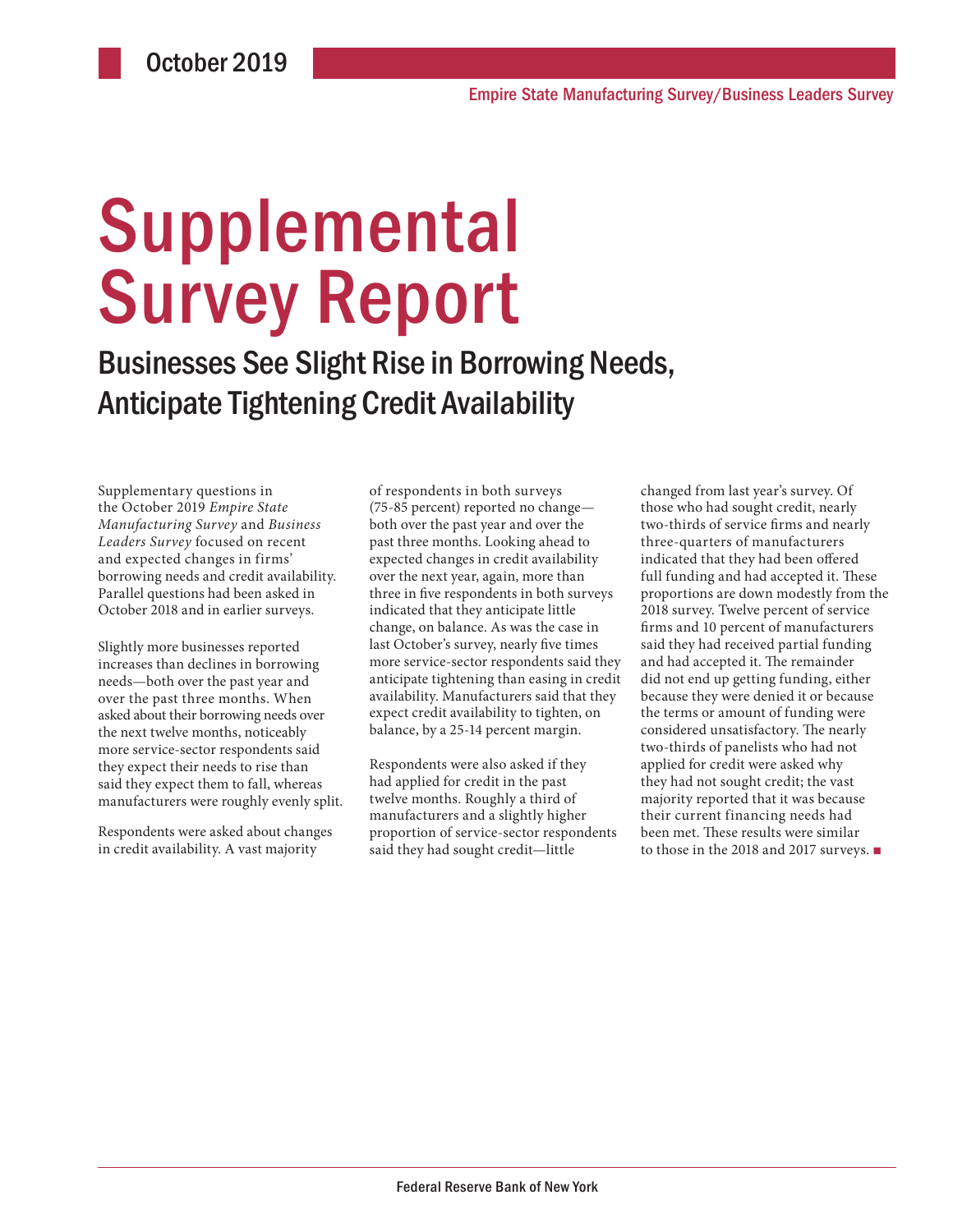## Supplemental Survey Report, continued

#### QUESTION 1

**How do your current borrowing needs compare with those three months earlier? Twelve months earlier? How do you expect them to change over the next twelve months?** 

|                                          | October 2019 Survey              |      |        | October 2018 Survey              |      |        |  |
|------------------------------------------|----------------------------------|------|--------|----------------------------------|------|--------|--|
|                                          | <b>Percentage of Respondents</b> |      |        | <b>Percentage of Respondents</b> |      |        |  |
| <b>Empire State Manufacturing Survey</b> | Lower                            | Same | Higher | Lower                            | Same | Higher |  |
| Now compared with 3 months earlier       | 19.4                             | 56.1 | 24.5   | 15.5                             | 66.4 | 18.1   |  |
| Now compared with 12 months earlier      | 21.6                             | 52.3 | 26.1   | 20.7                             | 55.2 | 24.1   |  |
| Over the next 12 months                  | 25.0                             | 50.7 | 24.3   | 20.7                             | 54.1 | 25.2   |  |
| <b>Business Leaders Survey</b>           |                                  |      |        |                                  |      |        |  |
| Now compared with 3 months earlier       | 11.4                             | 75.7 | 13.0   | 12.9                             | 72.9 | 14.2   |  |
| Now compared with 12 months earlier      | 12.6                             | 66.5 | 20.9   | 15.0                             | 71.2 | 13.7   |  |
| Over the next 12 months                  | 15.4                             | 59.4 | 25.1   | 14.6                             | 64.9 | 20.5   |  |

### QUESTION 2

**How has credit availability changed over the past three months? Past twelve months? How do you expect it to change over the next twelve months?** 

|                                          | October 2019 Survey |                                  |                | October 2018 Survey              |      |         |  |
|------------------------------------------|---------------------|----------------------------------|----------------|----------------------------------|------|---------|--|
|                                          |                     | <b>Percentage of Respondents</b> |                | <b>Percentage of Respondents</b> |      |         |  |
| <b>Empire State Manufacturing Survey</b> | Easier              | Same                             | <b>Tighter</b> | Easier                           | Same | Tighter |  |
| Over the past 3 months                   | 9.7                 | 81.8                             | 8.4            | 10.3                             | 79.3 | 10.3    |  |
| Over the past 12 months                  | 14.6                | 74.8                             | 10.6           | 14.0                             | 76.3 | 9.6     |  |
| Over the next 12 months                  | 14.2                | 60.6                             | 25.2           | 16.5                             | 60.9 | 22.6    |  |
| <b>Business Leaders Survey</b>           |                     |                                  |                |                                  |      |         |  |
| Over the past 3 months                   | 5.5                 | 84.2                             | 10.4           | 8.4                              | 80.5 | 11.0    |  |
| Over the past 12 months                  | 5.1                 | 82.6                             | 12.4           | 8.5                              | 79.7 | 11.8    |  |
| Over the next 12 months                  | 5.9                 | 66.5                             | 27.6           | 5.8                              | 64.3 | 29.9    |  |